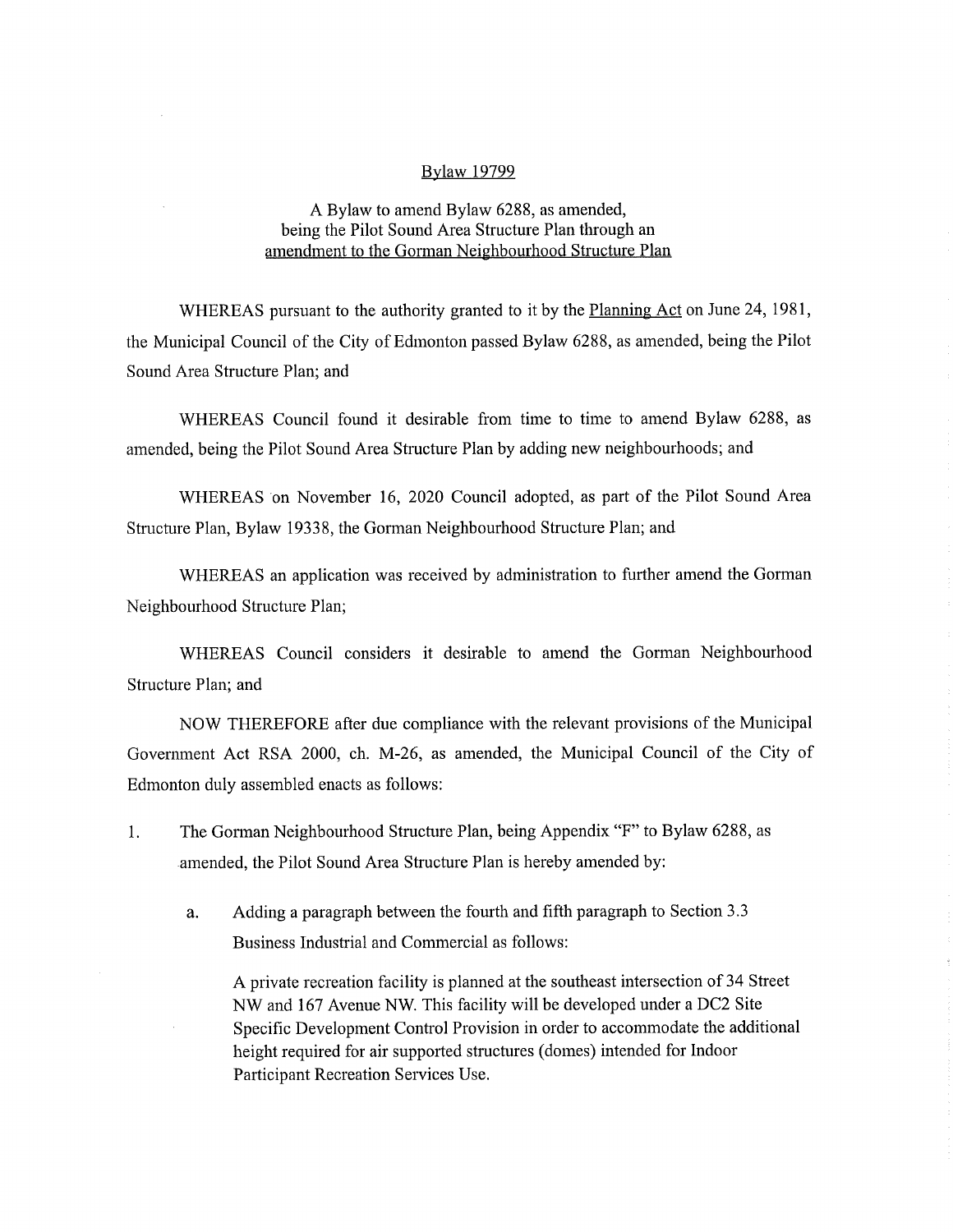- b. deleting the map entitled " Charter Bylaw 19338 Gorman Neighbourhood Structure Plan" and replacing with the Map entitled "Bylaw 19799 — Amendment to Gorman Neighbourhood Structure Plan", attached hereto as Schedule "A" and forming part of this Bylaw;
- c. deleting the statistics entitled "Gorman Land Use Concept and Population Statistics" and replacing it with "Gorman Land Use and Population Statistics" attached hereto as Schedule "B" and forming part of this Bylaw;
- d. deleting the map entitled "Figure 7: Gorman Development Concept" and replacing with the Map entitled "Figure 7: Gorman Development Concept", attached as Schedule "C" and forming part of this Bylaw; and
- e. deleting the map entitled "Figure 17: Infrastructure and Servicing" and replacing with the Map entitled "Figure 17: Infrastructure and Servicing", attached as Schedule "D" and forming part of this Bylaw.
- f. deleting the map entitled "Figure 20: Pipeline Ownership Details" and replacing with the Map entitled "Figure 20: Pipeline Ownership Details", attached as Schedule "E" and forming part of this Bylaw.

READ a first time this READ a second time this READ a third time this SIGNED and PASSED this

| , A. D. 2021;    |
|------------------|
| , A. D. $2021$ ; |
| , A. D. $2021$ ; |
| , A. D. 2021.    |
|                  |

THE CITY OF EDMONTON

 $A$  CITY CLERK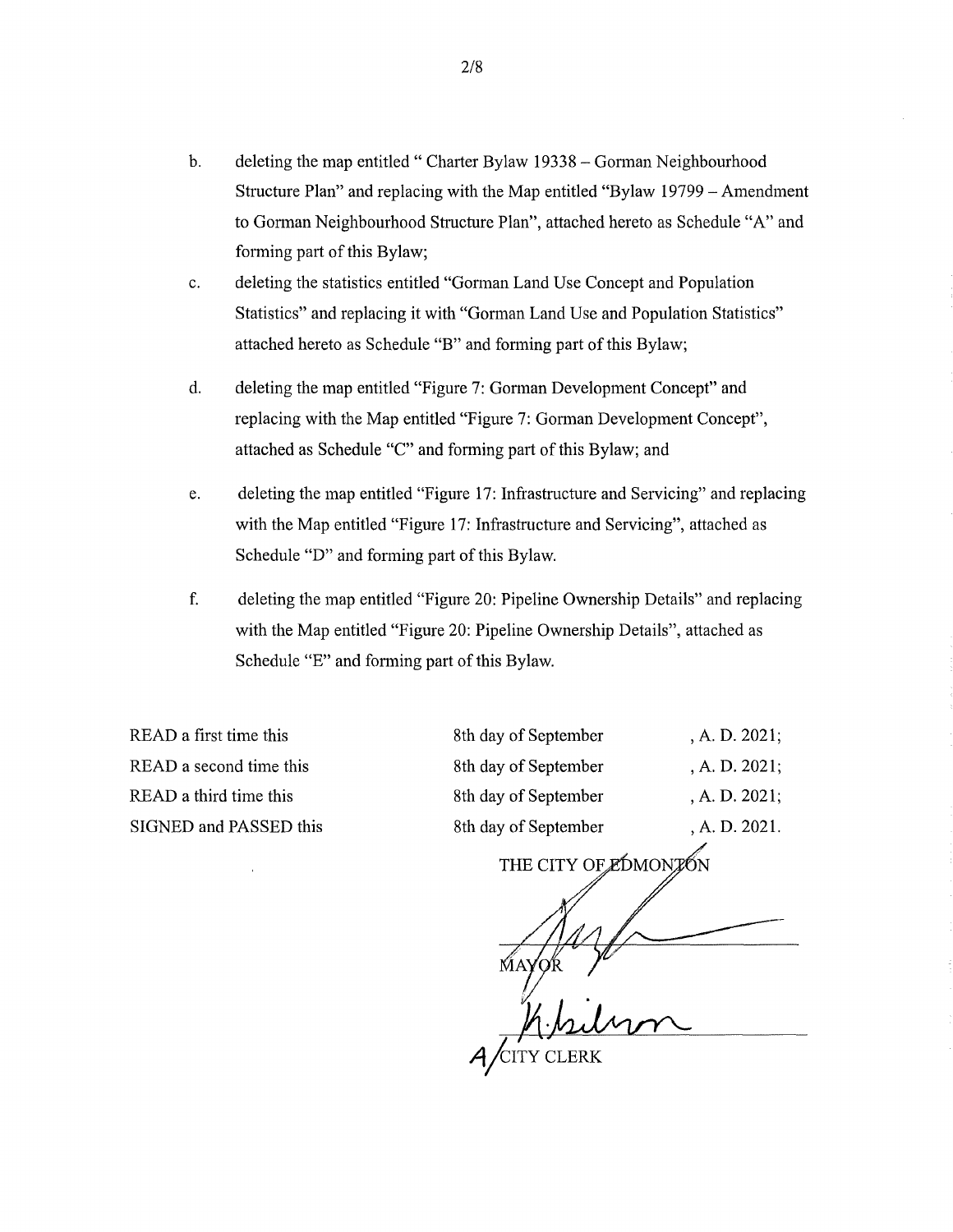

Note: Location of local and collector roads and configuration of stormwater management facilities are subject to minor revisions during subdivision and rezoning of the neighbourhood and may not be developed exactly as illustrated.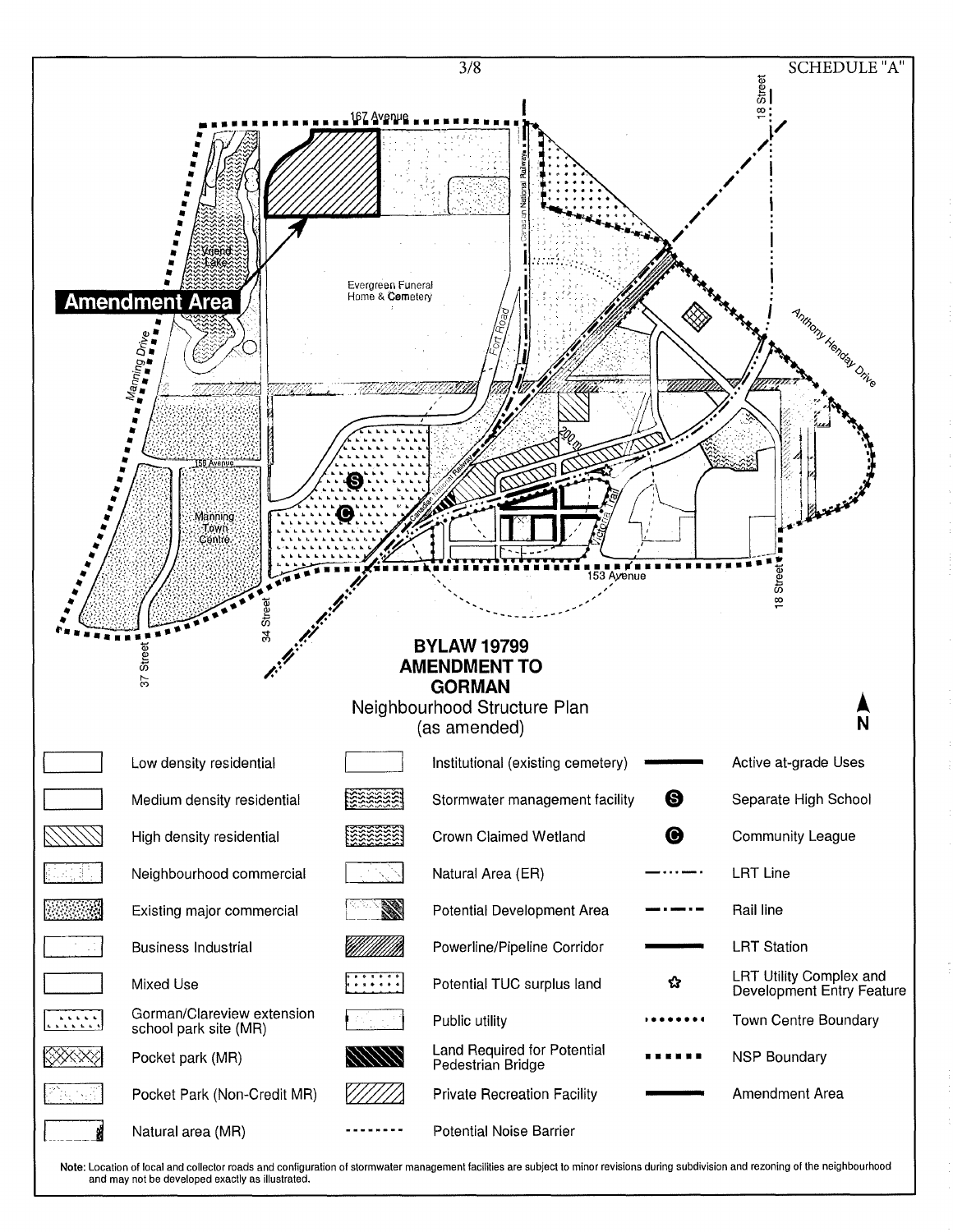## **Table 2** Gorman Land Use Concept and Population Statistics

|                                                     | Notes:    |        |
|-----------------------------------------------------|-----------|--------|
|                                                     | Area (ha) | % Area |
| <b>GROSS AREA</b>                                   | 255.0     | 100%   |
| Natural Area - Crown Claimed Wetland                | 9.2       | 4%     |
| Natural Area - ER (around wetland)                  | 3.8       | 1%     |
| Utility ROW (power, gas, oil)                       | 13.7      | 5%     |
| Potential Development Arear                         | 4.9       | 2%     |
| Arterial Road ROW                                   | 4.0       | 2%     |
| Private Rail ROW                                    | 7.0       | 3%     |
| <b>GROSS DEVELOPABLE AREA</b>                       | 212.4     |        |
| Institutional (Cemetery)2                           | 39.2      | 18%    |
| Major Commercial (Manning Town Centre)*             | 30.5      | 14%    |
| Employment Lands (Industrial)                       | 24.1      | 11%    |
| <b>Private Recreation Facility</b>                  | 8.6       | 4%     |
| Neighbourhood Commercial                            | 1.0       | 1%     |
| Mixed Use Commercial                                | 0.6       | 1.0%   |
| Parks                                               | 17.9      | 8%     |
| Gorman/Clareview Extension School Park<br>Site (MR) | 14.5      |        |
| Pocket Park (MR)                                    | 1.3       |        |
| Natural Area (MR)                                   | 1.9       |        |
| Pocket Park - (Non-Credit MR)                       | 0.2       |        |
| <b>Public Utility</b>                               | 1.4       | 1%     |
| Transportation                                      | 29.2      | 14%    |
| Collector / Local Road ROW                          | 26.5      |        |
| <b>LRT ROW</b>                                      | 2.5       |        |
| On-Street Transit Facility (Bus Layby Lanes) 3      | 0.1       |        |
| Greenway                                            | 0.1       |        |
| <b>Infrastructure Servicing</b>                     | 15.2      | 7%     |
| Stormwater Management Facilities 4                  | 15.2      |        |
| <b>Total Non-Residential</b>                        | 167.7     | 79%    |
| Net Residential Area (NRA)                          | 44.7      | 21%    |
|                                                     |           |        |

NOTES:

1. A portion of land has been designated as a "potential development area". If the land is deemed feasible for the development, it shall be included in the development area for the Gorman NSP through a plan amendment. MR **will** be woing if this land is developed.

2. MR has not been provided for the cemetery, \* MR has been provided for Manning Town Centre (subdivided prior to plan adoption)

3. Assumes that the road will function as a typical collector road upon completion of the LRT extension to Horse Hill.

4. SWMF near Vriend Lake is an estimate and the exact size will be determined at the rezoning and subdivision stage.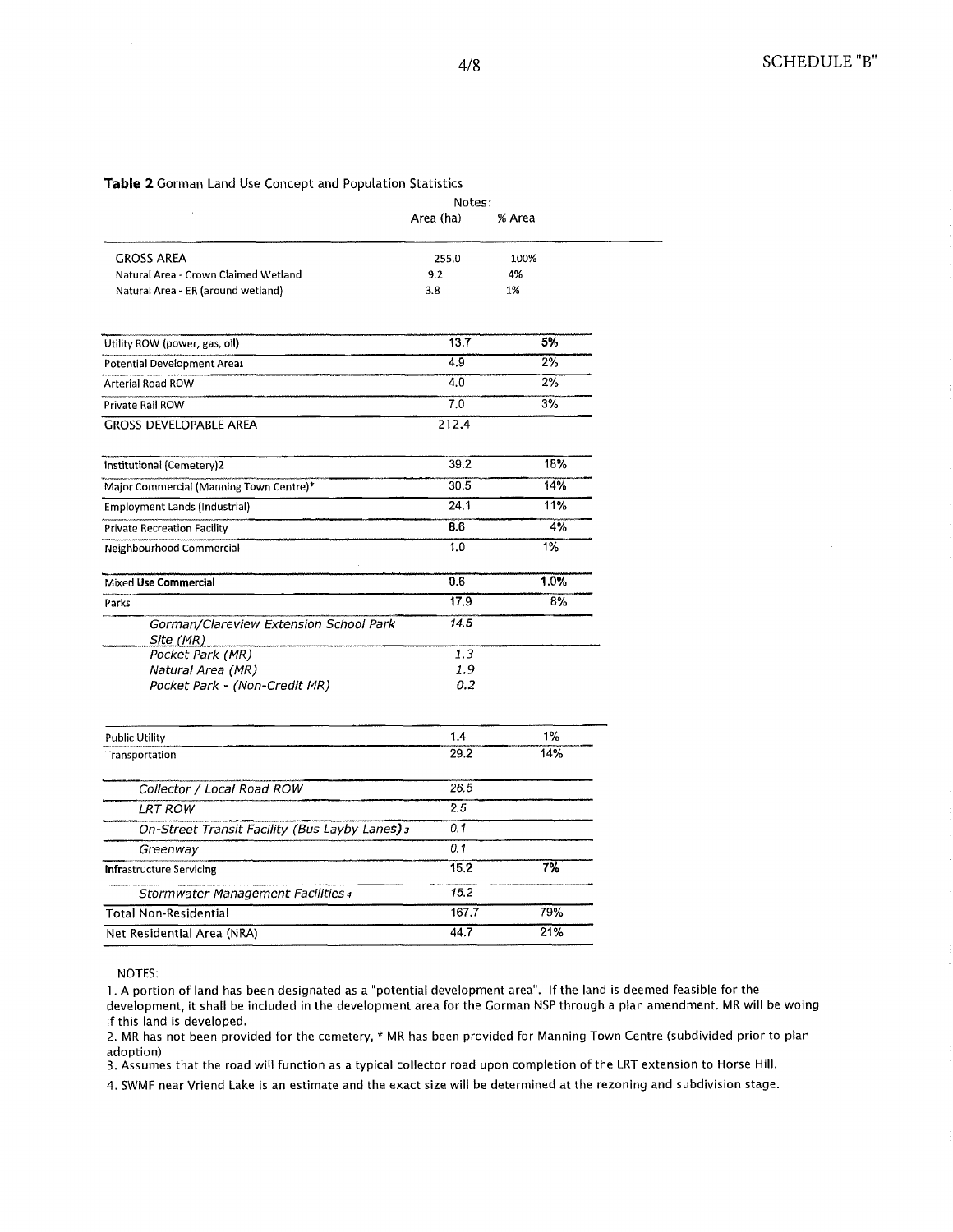| Land Use                 | Area (ha) | Units/HA | <b>Units</b> | PPL/Unit | Population | % NRA |
|--------------------------|-----------|----------|--------------|----------|------------|-------|
| Low Density Residential  | 22.3      | 25       | 558          | 2.8      | 1562       | 50%   |
| <b>Medium Density</b>    | 11.6      | 90       | 1044         | 1.8      | 1879       | 26%   |
| High Density Residential | 5.3       | 225      | 1193         | 1.5      | 1789       | 12%   |
| Mixed Use Residential    | 5.5       | 345      | 1898         | 1.5      | 2847       | 12%   |
| <b>Total Residential</b> | 44.7      |          | 4693         |          | 8077       | 100%  |

RESIDENTIAL LAND USE AREA, UNIT AND POPULATION ESTIMATES

### SUSTAINABILITY MEASURES

| Population per Net Residential Hectare (ppnrha)                                          | 181     |
|------------------------------------------------------------------------------------------|---------|
| Units per Net Residential Hectare (upnrha)                                               | 105     |
| [Single/Semi] / [Row Housing, Low Rise / Medium Density, Medium to High Rise] Unit Ratio | 12%/88% |
| Population (%) within 500m of Parkland                                                   | 100%    |
| Population (%) within 400m of Transit Service                                            | 100%    |
| Population (%) within 600m of Commercial Service                                         | 96%     |
| Presence / Loss of Natuarl Area Features (ha)                                            |         |
| Protected Enviromental Reserve                                                           | 4.2     |
| Conserved as naturalized Municipal Reserve (Natuaral Area)                               | 2       |
| Protected through other means                                                            | 0       |
| Potential Loss to Development (Existing Tree Stands & Wetlands - Class III/IV/V)         | 22.7    |

#### **STUDENT GENERATION COUNT**

| Public School Board             |     | Separate School Board       |     |
|---------------------------------|-----|-----------------------------|-----|
| Elementary School               | 285 | Elementary School           | 143 |
| Junior / Senior High School     | 285 | Junior / Senior High School | 143 |
| <b>Total Student Population</b> |     |                             | 856 |

#### **NOTES:**

5. The Conseil scolaire Centre-Nord (Francophone school board) was consulted regarding school generation counts but doe employ neighbourhood level student generation calculations.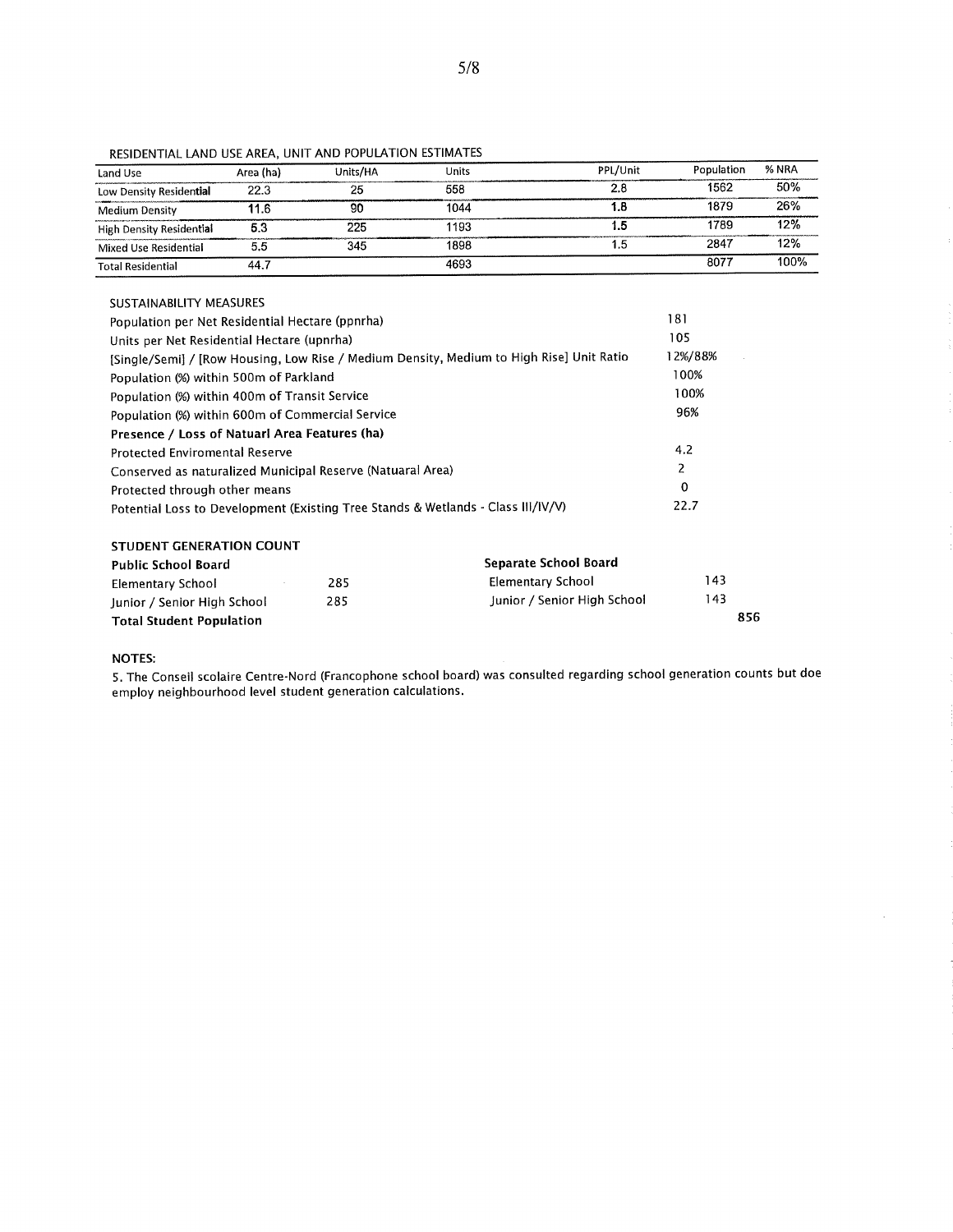**SCHEDULE "C"** 

#### Figure 7 Gorman Development Concept



Gorman Neighbourhood Structure Plan

 $17$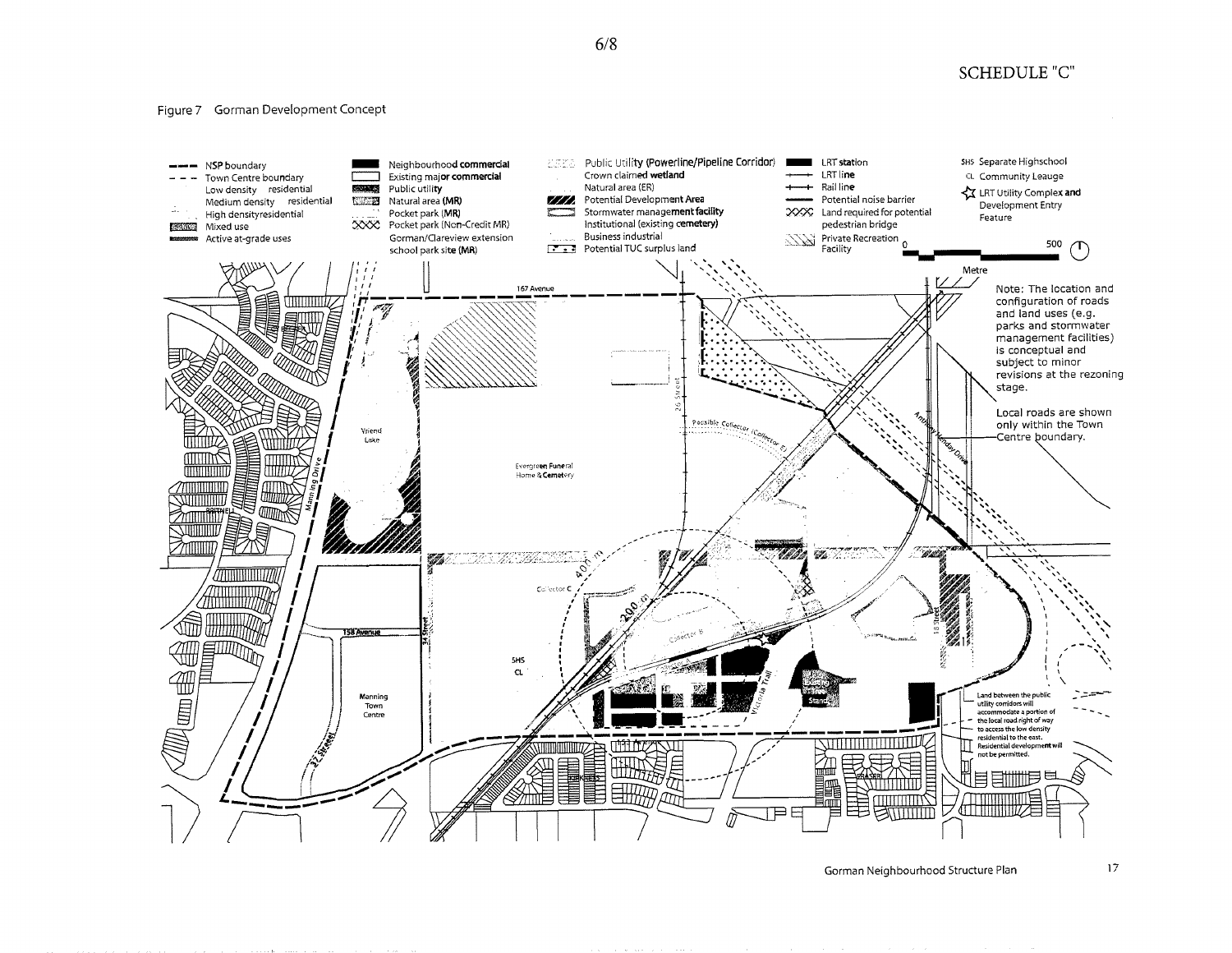Figure 17 Infrastructure and Servicing



Gorman Neighbourhood Structure Plan 51